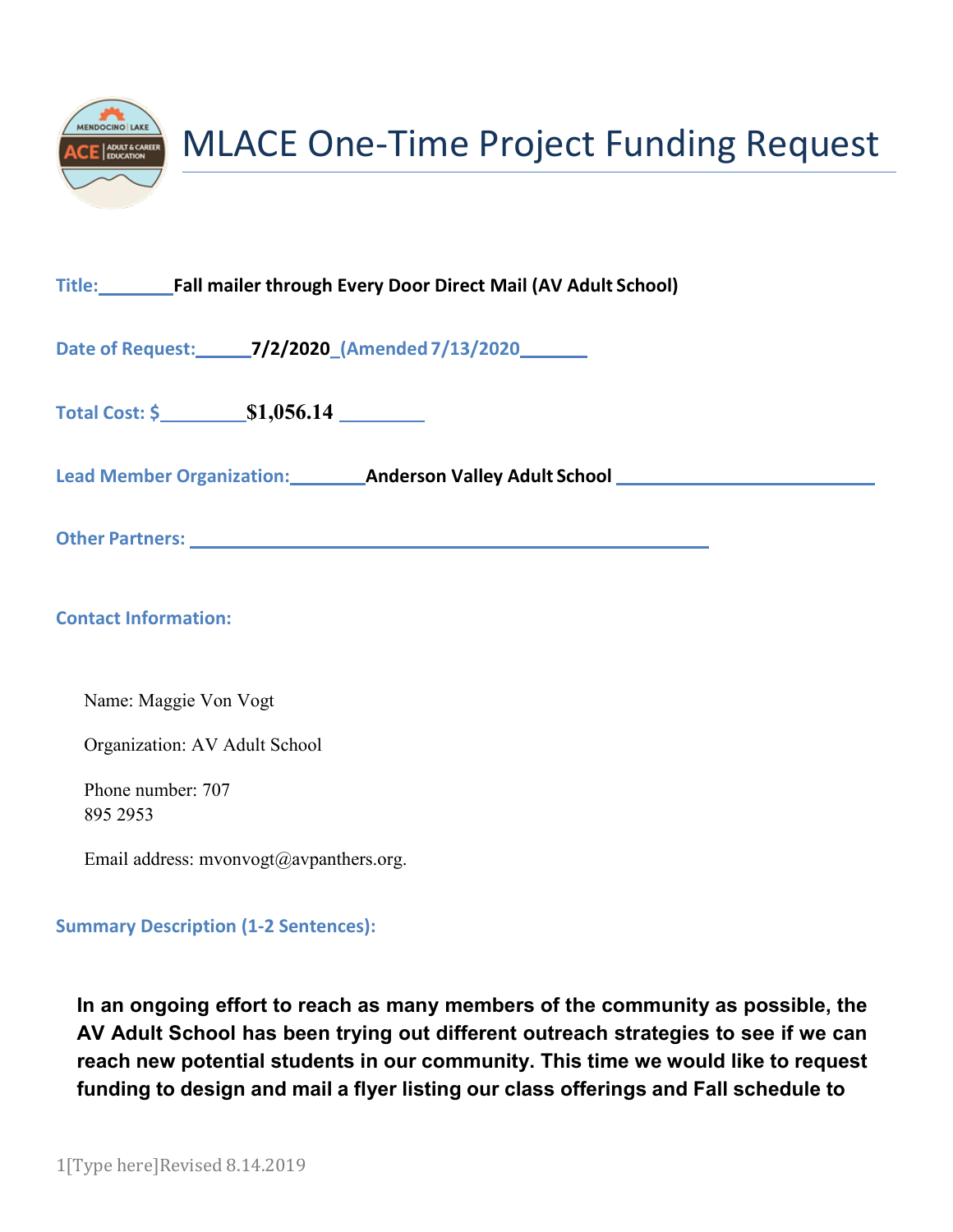**every residence in the four towns of Anderson Valley through the US Postal Service's Every Door Direct Mail program.**

**History/Need:**

**As you may recall, we were granted one-times for this in January, but were not able to print the flyer before registration. The Anderson Valley is a small community but we are finding significant demand for adult education classes. Many residents live remotely and are hard to reach to share information about our class offerings. In recent conversations with the Anderson Valley Health Center, we learned about an option through the US Post Office to send mail to every address and PO Box. We would like to try this strategy as a way of reaching potential new students.**

**Timeline of Request (funds must be spent within the current fiscal year)**

**July 15-30 Flyer design, printing and shipping with Pacfic Sky**

## **August 1-8 Drop of flyers to each post office for distribution**

## **Details of Request:**

Flyer printing and postage: **\$680**

Every Door Direct Mail fees:

Boonville: **\$143.06** 

Philo: **\$128.93** 

Navarro: **\$21.01**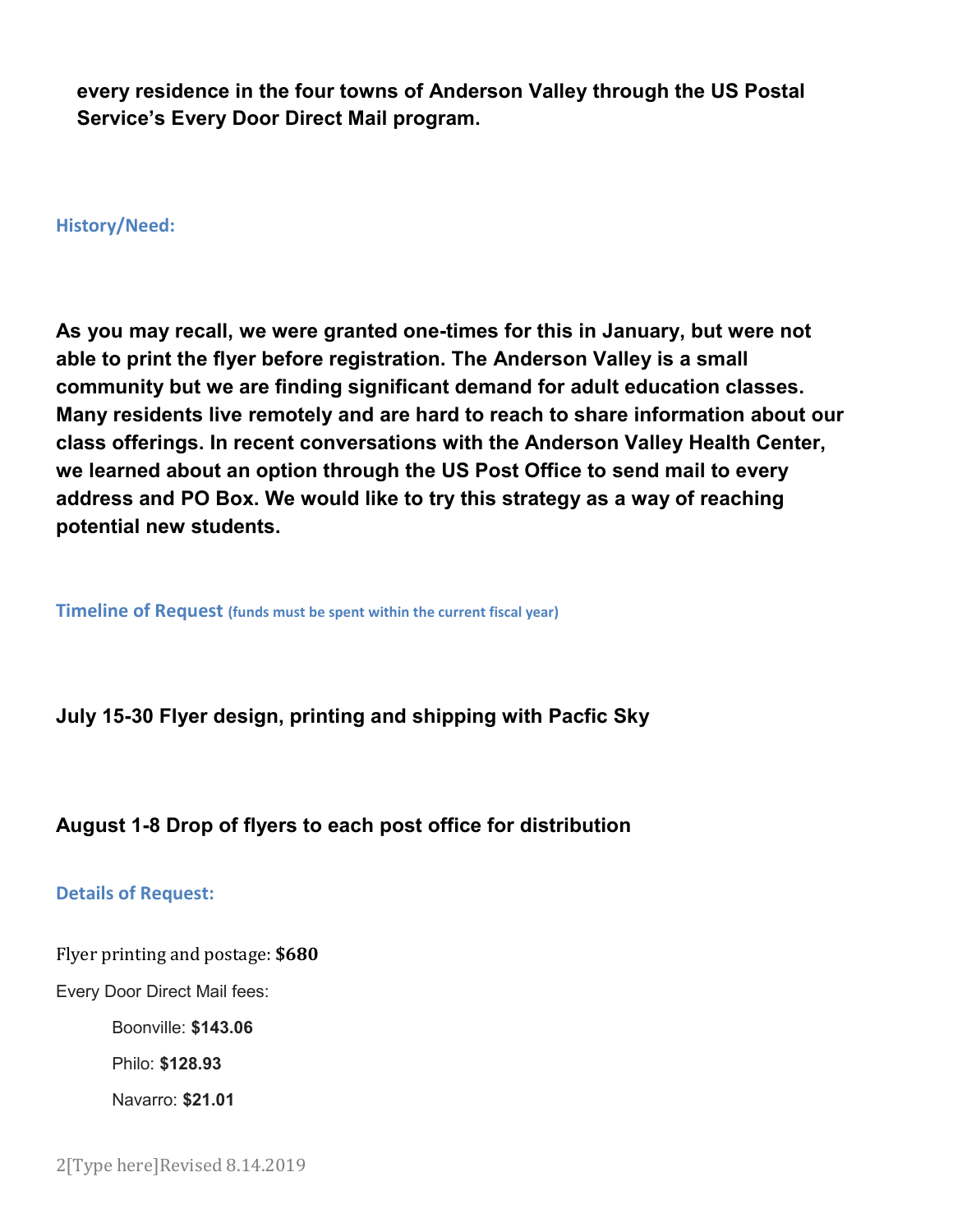Yorkville: **\$32.85**

TOTAL: \$1,005.85

## **Programs (See Definitions in Appendix I of this Document):**

Circle One to Two Only:

| Program Areas                                      |  |  |  |
|----------------------------------------------------|--|--|--|
| 1. Adult education (ABE, ASE, Basic Skills)        |  |  |  |
| 2. English as a second language                    |  |  |  |
| 3. Pre-apprenticeship training                     |  |  |  |
| 4. Career and technical training                   |  |  |  |
| 5. Adults training to support child school success |  |  |  |
| 6. Older adults in the workforce                   |  |  |  |
| 7. Services to adults with disabilities            |  |  |  |

**Explanation of how Project Fits Program Area as Defined in Appendix I:**

**This project will serve as an important investigation into a possible new publicity strategy, responding to MLACE's 2019- 2022 strategic planning Objective #2 "Improve enrollment in existing programs based on community needsdata."**

## **Objectives (See Definitions in Appendix II of this Document):**

Circle One Only:

| Objectives                           |  |
|--------------------------------------|--|
| Obj. 3: Seamless Transition          |  |
| Obj. 4: Gaps in Services             |  |
| Obj. 5: Accelerated Learning         |  |
| Obj. 6: Professional Development     |  |
| <b>Obj. 7: Leveraging Structures</b> |  |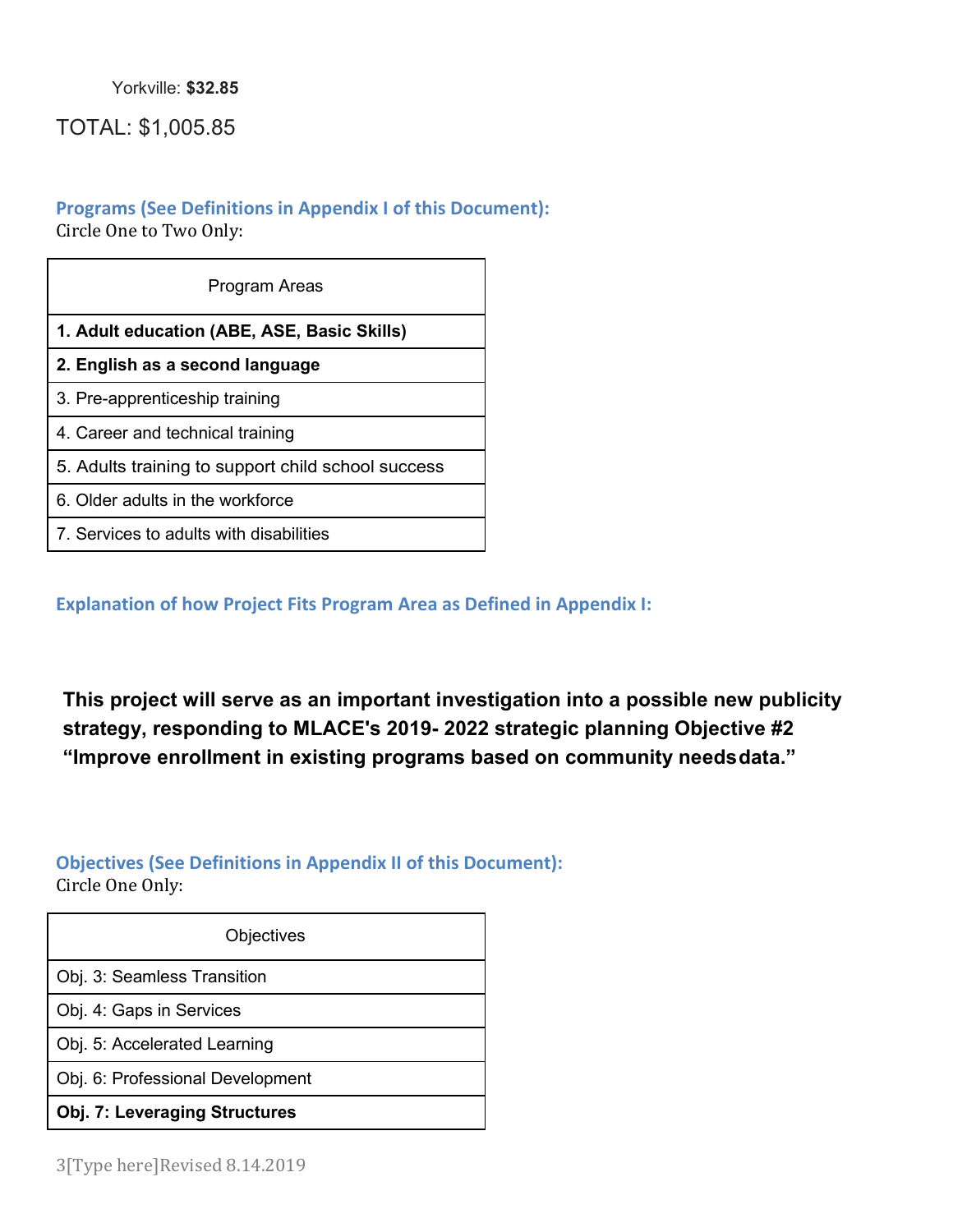## **Explanation of how Project Fits Objective as Defined in AB86 Plan:**

My understanding is that outreach is included in this objective, as noted by the action of continuing our marketing efforts with Pacific Sky.

#### **Performance Measures:**

Circle the AEBG Outcome(s) this project works towards

- *(A) Improved literacy skills*
- **•** *(B) Completion of high school diplomas or their recognized equivalents*
- *(C) Completion of postsecondary certificates, degrees, or training programs*
- *(D) Placement into jobs*
- *(E) Improved wages*

Explain how you will measure performance towards these outcomes:

For A, we do BEST and CASAS testing.

For B, we monitor completion through our High School Equivalency classes.

For D and E, we ask students to fill out an outcomes form with these objectives throughout the semester as a way to measure any changes in their lives.

We also have added a section on our new student registration form to ask how they heard about the school, which will help to give us a sense of how much impact this strategy has.

| <b>Object Code</b>              | Amount<br>Requested | Explanation                                                                                        |
|---------------------------------|---------------------|----------------------------------------------------------------------------------------------------|
| 1000 Instructional Salaries     |                     |                                                                                                    |
| 2000 Non Instructional Salaries |                     |                                                                                                    |
| 3000 Employee Benefits          |                     |                                                                                                    |
| 4000 Supplies and Materials     |                     | Flyer printing and postage: \$680                                                                  |
| 5000 Other Operating Expenses   |                     | Mailing to all residences and PO BOXES<br>in Boonville, Yorkville, Philo, and<br>Navarro: \$325.85 |
| 6000 Capital Outlay             |                     |                                                                                                    |

#### **Funding Request Budget:**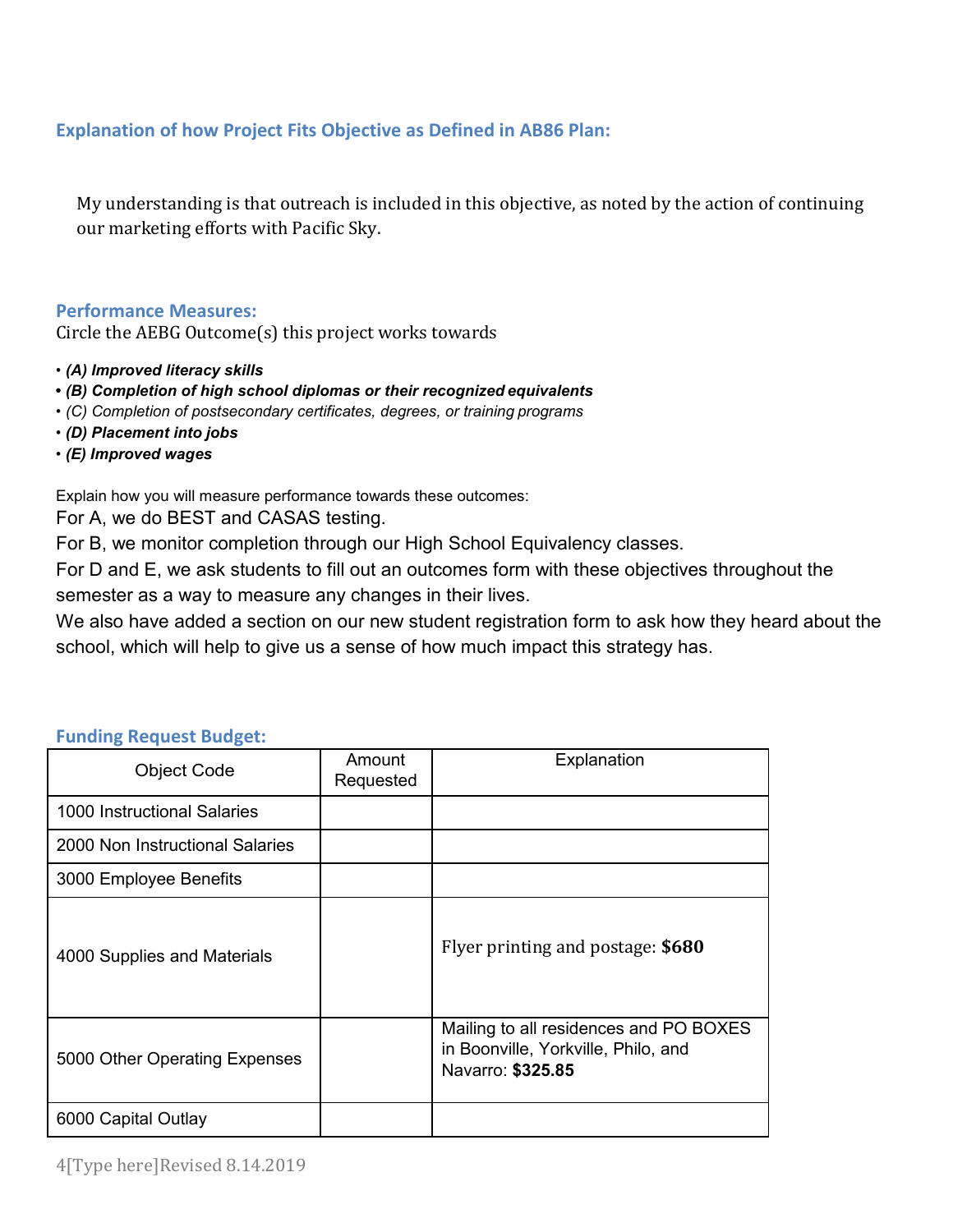| 7000 Other Outgo          |             |
|---------------------------|-------------|
| Indirect / Administration | 5%: \$50.29 |

One-time **\$1,056.14**

*Agreement to spend funds in accordance with AB 104 allowable uses and abide by ML ACE rules, regulations, and reporting requirements.*

# **APPENDIX I: Program Definitions**

## **1. PROGRAMS IN ELEMENTARY AND SECONDARY SKILLS, INCLUDING THOSE LEADING TO A HIGH SCHOOL DIPLOMA OR HIGH SCHOOL EQUIVALENCY CERTIFICATE.**

Programs in basic skills provide instruction in foundation academic skills, such as reading, writing, and basic mathematics, as well as learning skills and study skills.

• **Elementary Basic Skills:** Courses below the high school level primarily designed for the teaching of basic literacy skills (Grade levels 1 – 8).

• **Secondary Basic Skills:** The primary goal of adult secondary education is to provide a curriculum that enables adults to attain a high school equivalency or a high school diploma (Grade levels 9 –12).

## COURSES IN THIS PROGRAM AREA INCLUDE:

• **K-12:** All State approved courses in Adult Basic Education (ABE) or Adult Secondary Education (ASE) as defined in A-22 list of approved Adult Education Courses, and / or align in general scope and intent with such programs. • **CCD:** Credit or noncredit, non-degree applicable, non-transferable courses in Elementary and Secondary Skills as defined by the Chancellor's office MIS Data Dictionary  $[CB22 = C$  or Y;  $CB21 = A, B, C, D, E, F, G, H, or Y; CB08 = B$  or  $N$ ; CB05 = C; CB04 = C or N]

## **2. PROGRAMS FOR IMMIGRANTS IN CITIZENSHIP, ESL, AND WORKFORCEPREPARATION.**

Programs that provide instruction in the English language to adult, non-native English speakers of English with varied academic, vocational and personal goals.

• **English as a Second Language (including Vocational ESL):** Programs designed to help English language learners achieve competence in reading, writing, speaking, and comprehension of the English language; and that lead to attainment of the secondary school diploma or its recognized equivalent; and transition to postsecondary education and training; or employment.

• **EL Civics:** Education services provided to English language learners who are adults, including professionals with degrees and credentials in their native countries that enable such adults to achieve competency in the English language and acquire the basic and more advanced skills needed to function effectively as parents, workers, and citizens in the United States. Such services shall include instruction in literacy and English language acquisition,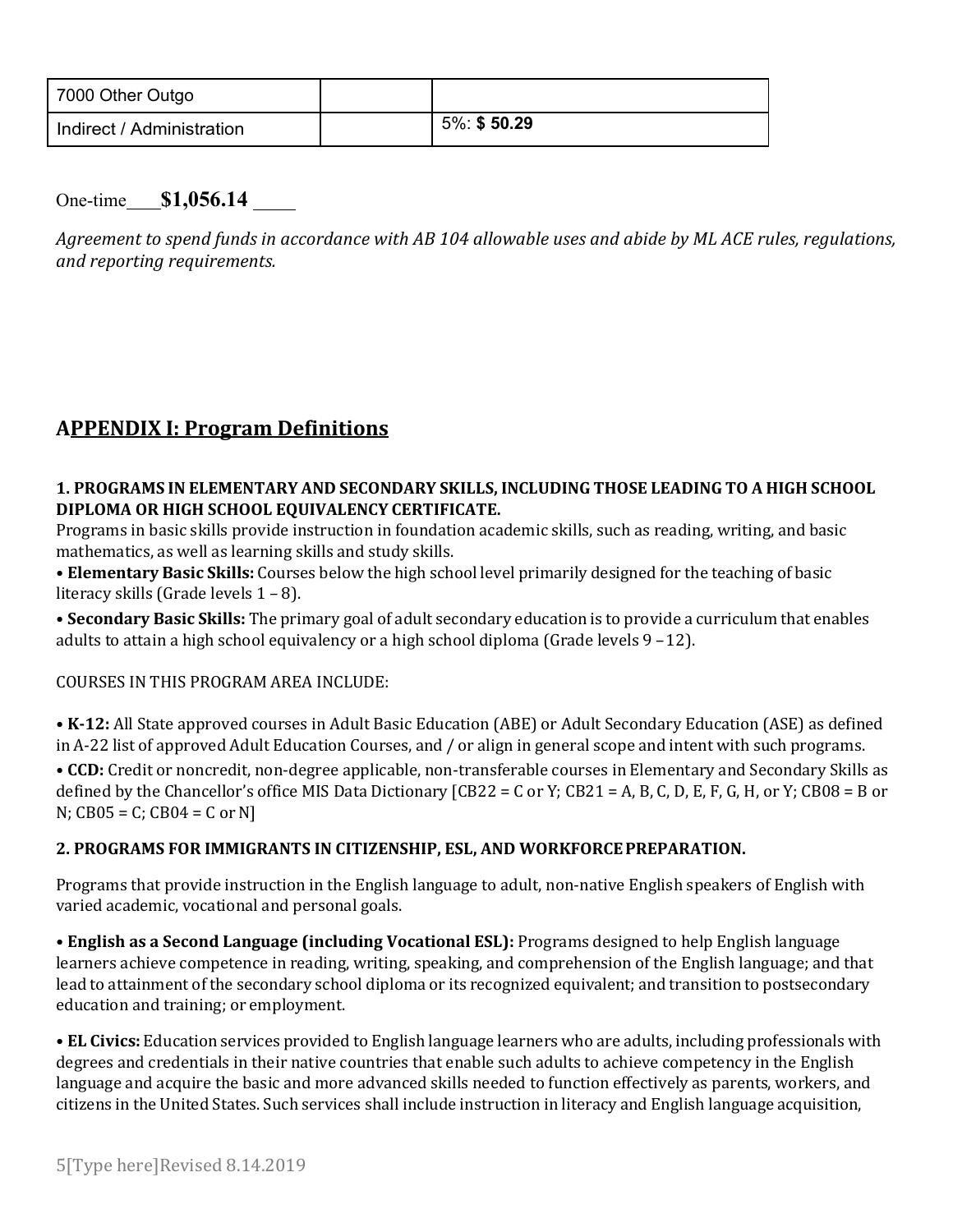instruction on the rights and responsibilities of citizenship and civic participation, and may include workforce training.

#### COURSES IN THIS PROGRAM AREA INCLUDE:

• **K-12:** All State-approved courses in English as a Second Language (including Vocational ESL), as defined in A-22 list of approved Adult Education Courses, as well as courses designed to prepare immigrants for naturalization and citizenship under ABE or ASE.

• **CCD:** Credit or noncredit, non-degree applicable, non-transferable courses in English as a Second Language and / or Citizenship for Immigrants  $[CB22 = Y$  or A or B;  $CB21 = A$ , B, C, D, E, F, G, H, or Y; CB08 = B or N; CB05 = C; CB04 = C or N]

#### **3. PROGRAMS OFFERING PREAPPRENTICESHIP TRAINING CONDUCTED IN COORDINATION WITH ONE OR MORE APPRENTICESHIP PROGRAMS APPROVED BY THE DIVISION OF APPRENTICESHIP STANDARDS.**

As defined by the Employment and Training Administration (ETA), pre-apprenticeship programs are "program[s] or set[s] of strategies designed to prepare individuals to enter and succeed in a Registered Apprenticeship program," featuring "a documented partnership with at least one, if not more, Registered Apprenticeship program(s)." Includes programs/courses that are conducted in coordination with State approved Apprenticeship program (s), as evidenced by an agreement or Memorandum of Understanding (MOU).

#### COURSES IN THIS PROGRAM AREA INCLUDE:

• K-12: State-approved courses in workforce readiness and Career and Technical Education (CTE) that align to the description above.

• **CCD: Non**-credit, non-degree applicable, non-transferable courses designated as Short-Term Vocational(I)(CB22  $=$  I or J; CB09 = B, C, or D; CB04 = N) or Workforce Preparation (J) under CB22 (CB22 = J; CB04 = N)

#### **4. PROGRAMS IN CAREER TECHNICAL EDUCATION THAT ARE SHORT TERM IN NATURE AND HAVE HIGH EMPLOYMENT POTENTIAL.**

Programs within a structured sequence of courses in a defined career pathway leading to an industry recognized postsecondary-level credential and/or employment. Central to the intent of AEBG funding is helping students progress along a career pathway leading to employment with family-sustaining wages. Consequently, many Consortia are already in the process of aligning their Career and Technical Education programs across segments, from noncredit through credit offerings. While some consortia may, for their own purposes, choose to track data on college credit programs leading to AA degrees, the focus of the AEBG Office is on short-term, noncredit CTE training leading to employment.

#### COURSES IN THIS PROGRAM AREA INCLUDE:

• K-12: State-approved courses in workforce readiness and Career and Technical Education (CTE) that align to the description above.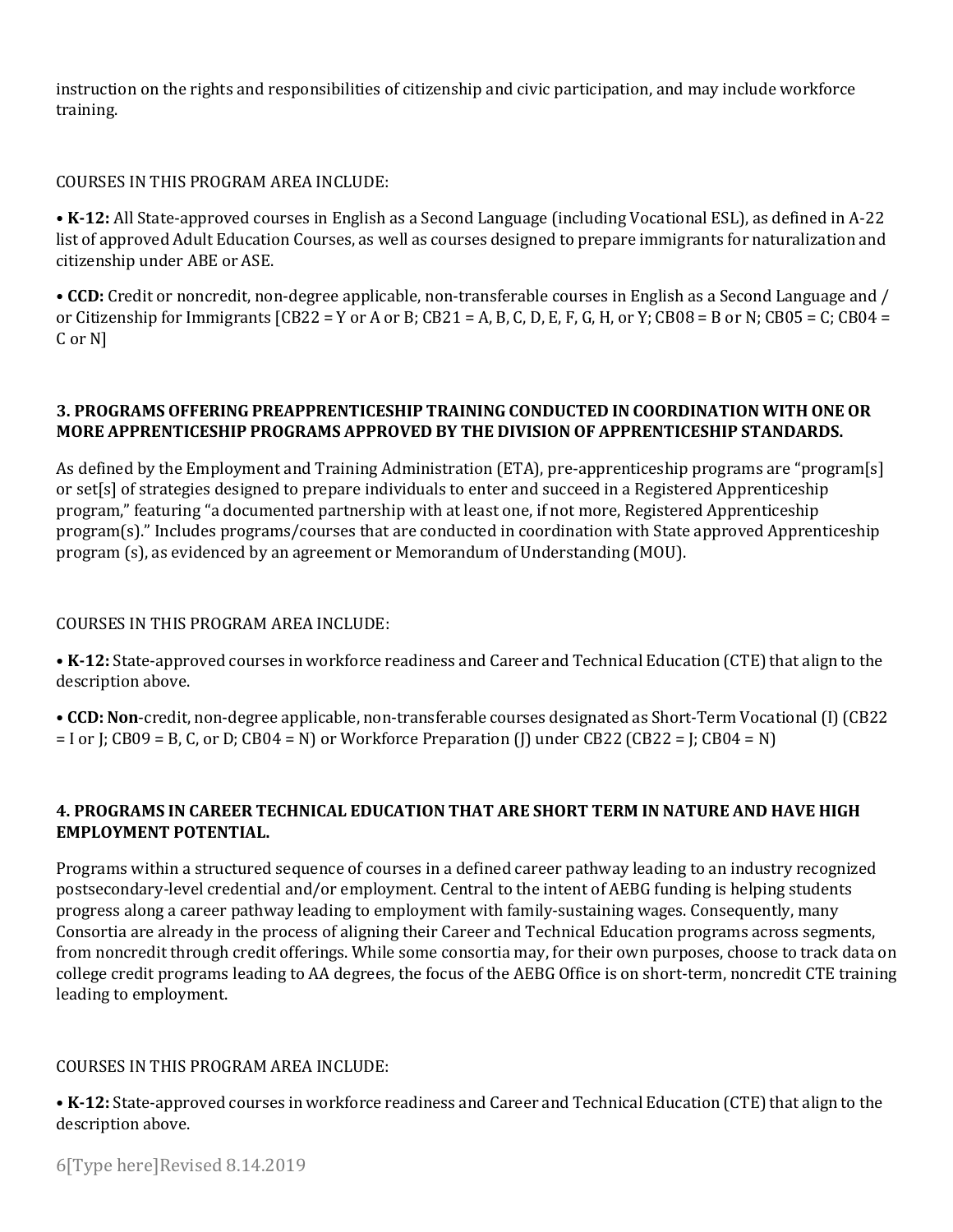• **CCD:** Noncredit, non-degree applicable, non-transferable courses designated as Short-Term Vocational(I)(CB22  $=$  I; CB09 = A, B, C, or D; CB04 = N) or Workforce Preparation (I) with justification (CB22 = I; CB04 = N)

#### **5. PROGRAMS FOR ADULTS, INCLUDING, BUT NOT LIMITED TO, OLDER ADULTS, THAT ARE PRIMARILY DESIGNED TO DEVELOP KNOWLEDGE AND SKILLS TO ASSIST ELEMENTARY AND SECONDARY SCHOOL CHILDREN TO SUCCEED ACADEMICALLY IN SCHOOL.**

Courses in this area provide education and training to adults, typically parents and community members, to help school-aged children succeed in school. Most often, these courses are found in K-12, and may take the form of short-term courses or workshops devoted to understanding school policy, child school assessment preparation (test-taking strategies and standards), parent-teacher relationships, or other related topics.

#### COURSES IN THIS PROGRAM AREA INCLUDE:

• **K-12**: All State-approved courses in ABE, ASE, ESL, or CTE whose primary content is in alignment with the description above.

● **CCD:** Non-credit, non-degree applicable, non-transferable courses designated as Parenting (F) or Older Adults (H) under CB22 with justification (CB22 = F or H; CB08 = N; CB04 = N)

#### **6. PROGRAMS FOR ADULTS, INCLUDING, BUT NOT LIMITED TO, OLDER ADULTS, THAT ARE PRIMARILY RELATED TO ENTRY OR REENTRY INTO THE WORKFORCE.**

Programs designed to prepare adult students to enter into the workforce, including individuals entering into the workforce for the first time, or individuals seeking to reenter the workforce following a hiatus due to employment, incarceration, or other personal / professional circumstance. Courses in this area may be devoted to development of a career profile, resume writing, networking and social media, or other topics related to workforce preparation. These may be standalone or part of a sequence of courses within an established CTE Career Pathway. Courses may provide specialized training for specific populations, such as Older Adults (55+), Single Parents, English Language Learners, or other groups faced with systemic barriers to economic success.

## **7. PROGRAMS FOR ADULTS WITH DISABILITIES**

Programs specifically designed to meet the needs of adults with disabilities. Courses may focus on the development of skills required for independent living and sustainable employment.

#### COURSES IN THIS PROGRAM AREA INCLUDE:

• **K-12**: State-approved courses in Career and Technical Education (CTE), English as a Second Language, ABE, or ASE designed for training adults with disabilities.

• **CCD:** Noncredit, non-degree applicable, non-transferable courses designated as Courses for Persons with Substantial Disabilities (E) under CB22 (CB22 = E; CB08 = N; CB04 = N) or Workforce Preparation (J) designed to serve Adults with Disabilities  $(CB22 = I; CB04 = N)$ 

#### COURSES IN THIS PROGRAM AREA INCLUDE:

• **K-12:** All State-approved courses in ABE, ASE, ESL, or CTE, whose primary content is education and training in workforce readiness.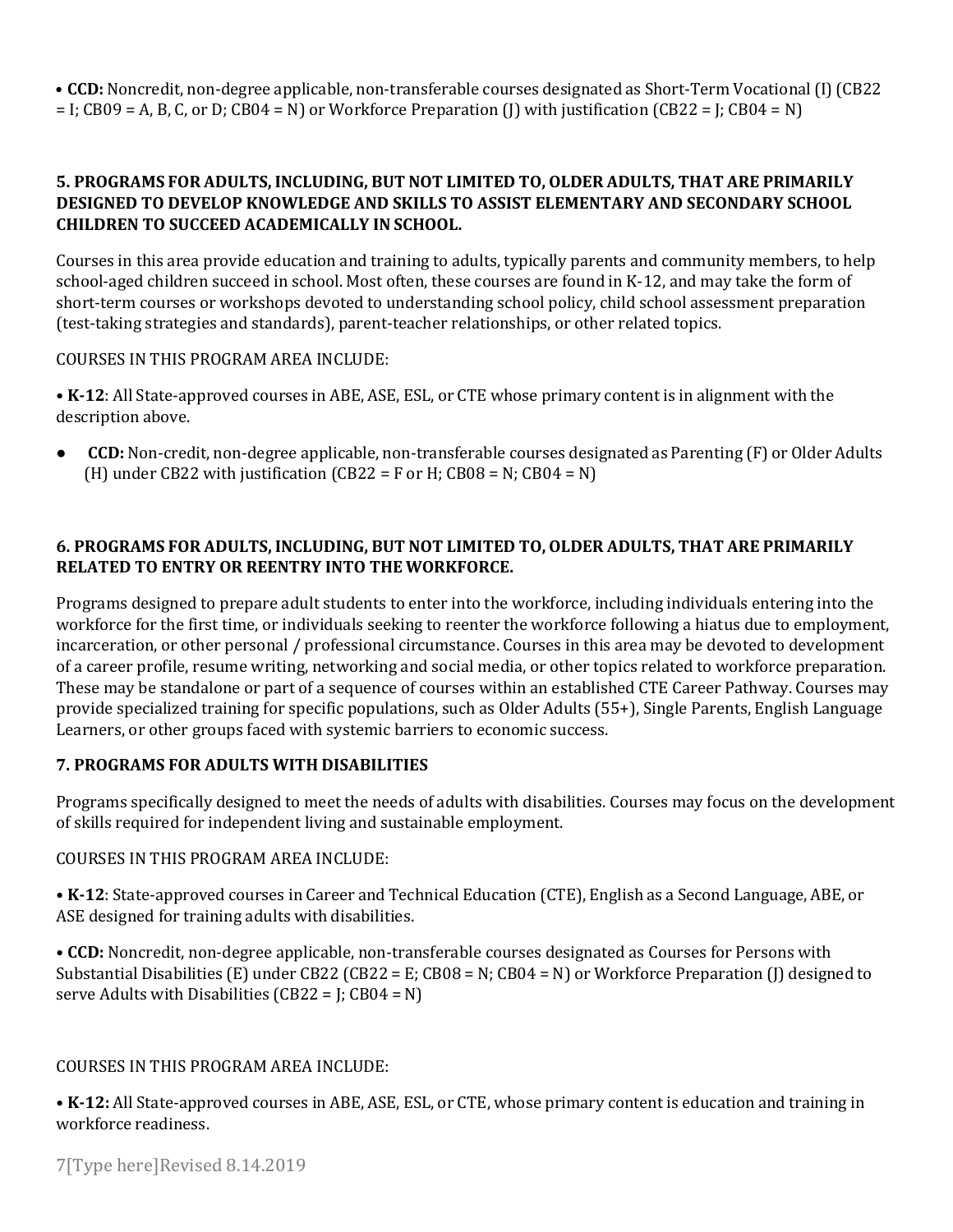• **CCD:** Noncredit, non-degree applicable, non-transferable courses in Workforce Preparation or Older Adults with justification (CB22 = J or H; CB04 = N) or Short-Term Vocational if the course does not lead to a certificate and is primarily intended for Older Adults (CB22 = I or H; CB04 =N)

#### **APPENDIX II: Objective Definitions**

#### **Objective 3: Integrate Existing Programs and Create Seamless Transitions into postsecondary education or the workforce**

#### Activities from 15-16 Annual Plan

- Discipline specific planning groups for consortium members
- Develop integrated resource team to support students with disabilities.
- Maintenance of webpage for adult learning in the region
- Define and "map" pathways with multiple entry and exit points for each student (in-progress)
- "Embedded" access in adult education to student services, including counseling, guidance and follow-up
- Each consortium member and partner site location will have access to online placement tools at Mendocino College

#### Activities from 16-17 Annual Plan

- Take the consortium to the public with a marketing and outreach strategy that targets potential students, employers and counties
- Coordinate with Mendocino Community College to provide Financial Services Assistance to Ukiah Unified LVN program students
- Develop strategies or protocols between partners in addressing gaps in services/programs
- Align the curriculum and cost of all adult programs (CTE, HS Diploma, HiSET testing, ESL) in Mendocino and Lake Counties

#### Activities from the 17-18 Annual Plan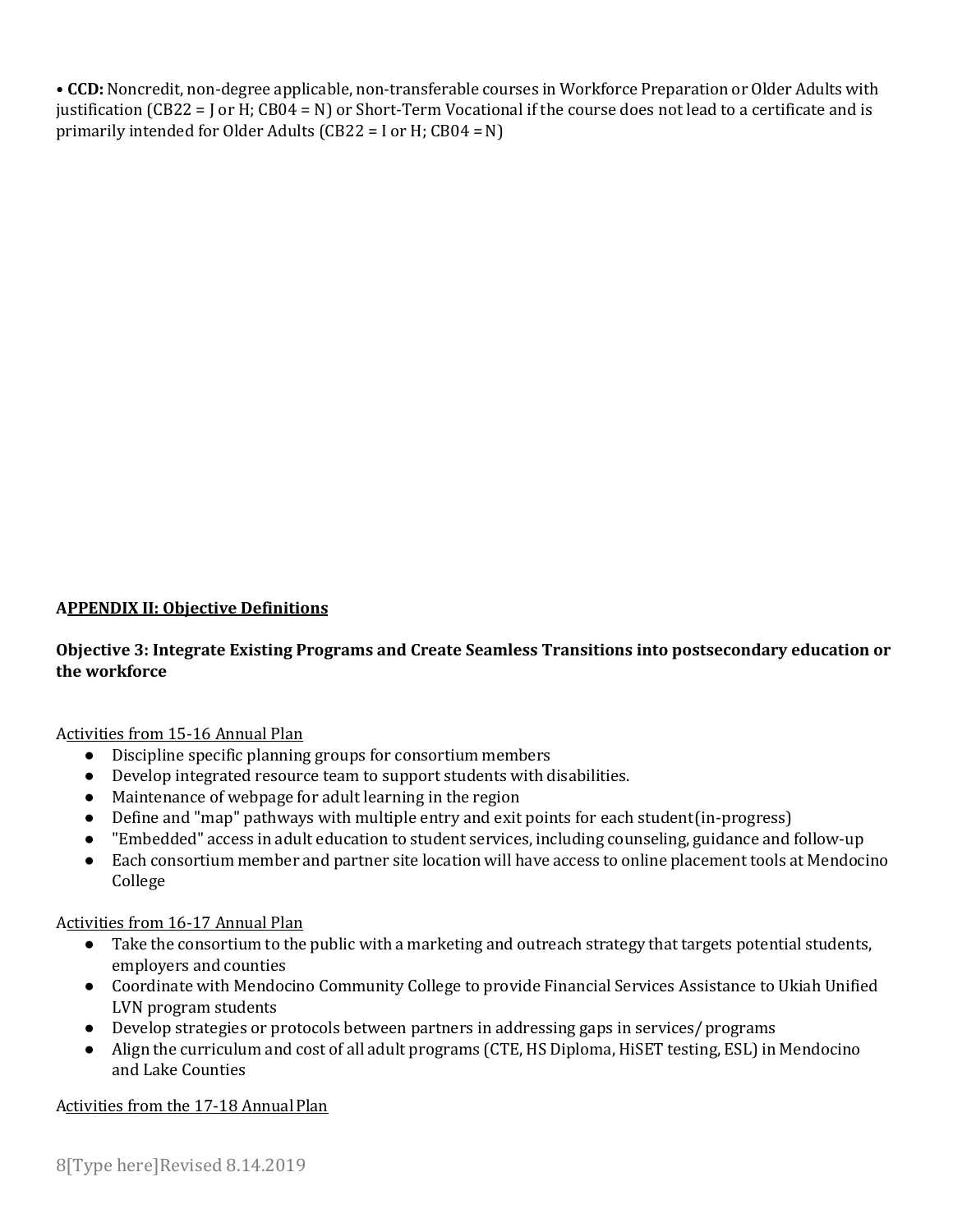- Complete Rapid Asset Mapping at our C2C summit to identify additional gaps in our pathways from from adult school level courses through CTE at the college and into the workforce. This will include partner agency programs (e.g. WIOA funded programs).
- Use the newly developed Mendocino College ESL and HiSET prep curriculum to expand community college courses that can be offered at adult school locations.
- Develop non-credit basic computer skills curriculum at the college that can be offered at adult school locations and is an on-ramp to the Business Information Worker CTE certificate at Mendocino College

## Activities from the 18-19 Annual Plan

- Continue to offer new literacy prep ESL class at UUSD and other adult school locations that is aligned with beginning level ESL at the college.
- Offer new non-credit basic computer skills courses that are an on-ramp into the college Business Information Worker certificate at the college
- Based on the guidance from state AEBG policy white paper on data and accountability, align assessments and placement tests across delivery systems.
- Use the 2nd annual C2C Summit to identify all assets that exist in our current pathways from Adult School level courses through CTE at the college and into the workforce. Use these maps to identify priorities to create seamless transitions from MLACE programs through post-secondary and into the workforce.

#### Activities from the 19-20 Annual Plan

- Provide students access to academic guidance services.
- Provide pathway presentations in appropriate adult ed. courses to build awareness and help students stay connected.
- Finish Business pathway map with inclusion of career centers as part of the studentservices.
- Finish Construction/Trades pathway map with inclusion of career centers as part of the student services.

## Activities from AB 86 Regional Plan

- Create "maps" for students to follow which will include multiple entry and exit points depending on student goals.
- Maintain a webpage for adult learning in the region
- Create a pre-college plan for students that includes basic skills, ESL, and CTE skills that can lead a student directly into a college certificate, degree program or the workforce
- Align levels of math English and ESL (across members) so that students can move seamlessly from locations
- Give member locations access to Mendocino College online placement tools
- Collaborate to develop curriculum which promotes successful transition from various locations and educational programs
- Develop common tools for gauging students' readiness for the next levels of a pathway
- Create clear expectations for learning outcomes within programs and courses and identify major milestones along pathways to indicate progress points
- Create discipline specific communication pathways including regular meetings and electronic communication
	- o The goal of these groups will be to define and articulate pathways to postsecondary education or the workforce
- Embed access to student services including counseling, guidance, andfollow-up.

## **Objective 4: Response to Gaps Identified in the region**

#### Activities from 15-16 Annual Plan

9[Type here]Revised 8.14.2019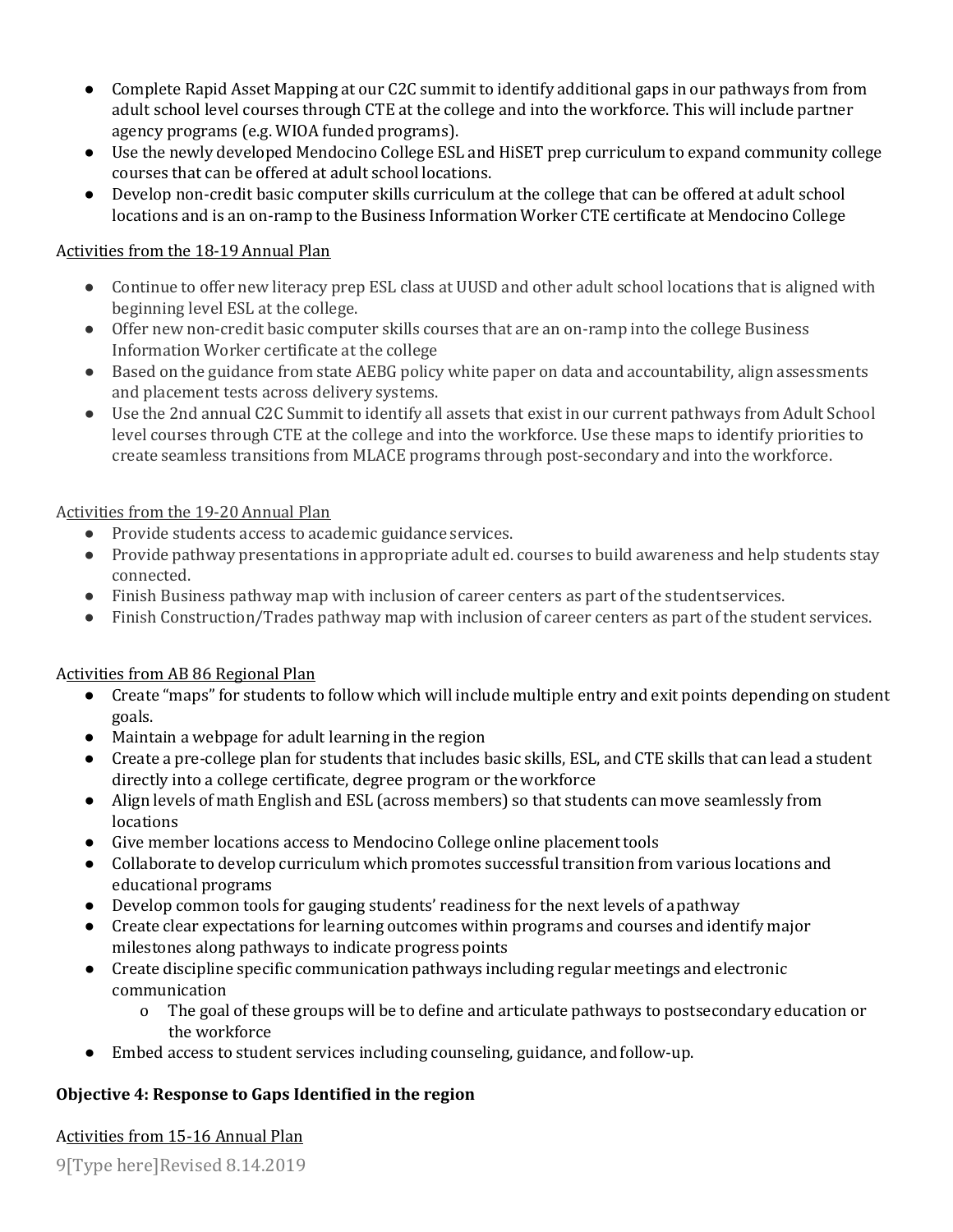- Developing non-credit basic skills HiSet and diploma program in Round Valley
- Develop Testing Center at Mendocino College
- Develop distance learning for Adult Education basic skills, citizenship, ESL, academically assisting K-12 school children.

## Activities from 16-17 Annual Plan

- Improve access and alignment of HSE and HiSET throughout the region based on bestpractices
- Develop adult education programs for parents to help their K-12students
- Hire a consortium Tech Assistant to guide and support 21st century learning in all 7areas
- Explore Mendocino College offering courses at consortium sites beginning with C.N.A.
- Identify gaps and redundancies in services and ensure that students have equal access to programs (i.e. medical, ESL, ABE) both physically and electronically in Lake and MendocinoCounties
- Create opportunities for students to learn through work place experiences including partnering with employers to develop apprenticeships and coordinating and aligning studentinternships

## Activities from the 17-18 Annual Plan

- Implement the new prep/ literacy level ESL class at UUSD with curriculum that is aligned with beginning level ESL at the college. If successful look to offer this at other adult schoollocations.
- Create the curriculum for new dual enrollment non-credit basic skills courses that are an on-ramp into the college Business Information Worker certificate at the college.
- Based on new guidance from state AEBG policy white paper on data and accountability, align assessments and placement tests across delivery systems.
- Use the C2C Summit to identify all assets that exist in our current pathways from Adult School level courses through CTE at the college and into the workforce. Use these maps to identify priorities to create seamless transitions from MLACE programs through post-secondary and into theworkforce.

## Activities from the 18-19 Annual Plan

- Finish rapid asset mapping at our C2C Summit to identify additional gaps in our pathways from the adult school level courses through CTE at the college and in to the workforce. This will include partner agency programs (e.g. WIOA funded programs).
- Continue to use the newly developed Mendocino College ESL and HiSet prep curriculum to expand community college courses that can be offered at adult school locations.
- Use the newly developed non-credit basic computer skills curriculum at the college to offer courses at the adult school locations, which will serve as an on-ramp to the Business Information Worker CTE certificate at Mendocino College.

## Activities from the 19-20 Annual Plan

- Create and offer a construction corps program for adults in Lake and Mendocino Counties.
- Expand Mendocino College non-credit classes at adult ed. locations for ESL (incl. Home Health Aide), HiSET prep and beginning computers.
- Create and offer short term intermediate non-credit computer classes (Microsoft Office Suite)
- Pilot medical scribe program for potential ongoing offering.
- Offer Basic Math for Trades as a non-credit MC course.

## Activities from AB 86 Regional Plan

- Create more computer lab settings in member and partner locations including high speed internet to facilitate synchronistic online learning
- Begin High School Equivalency prep in Round Valley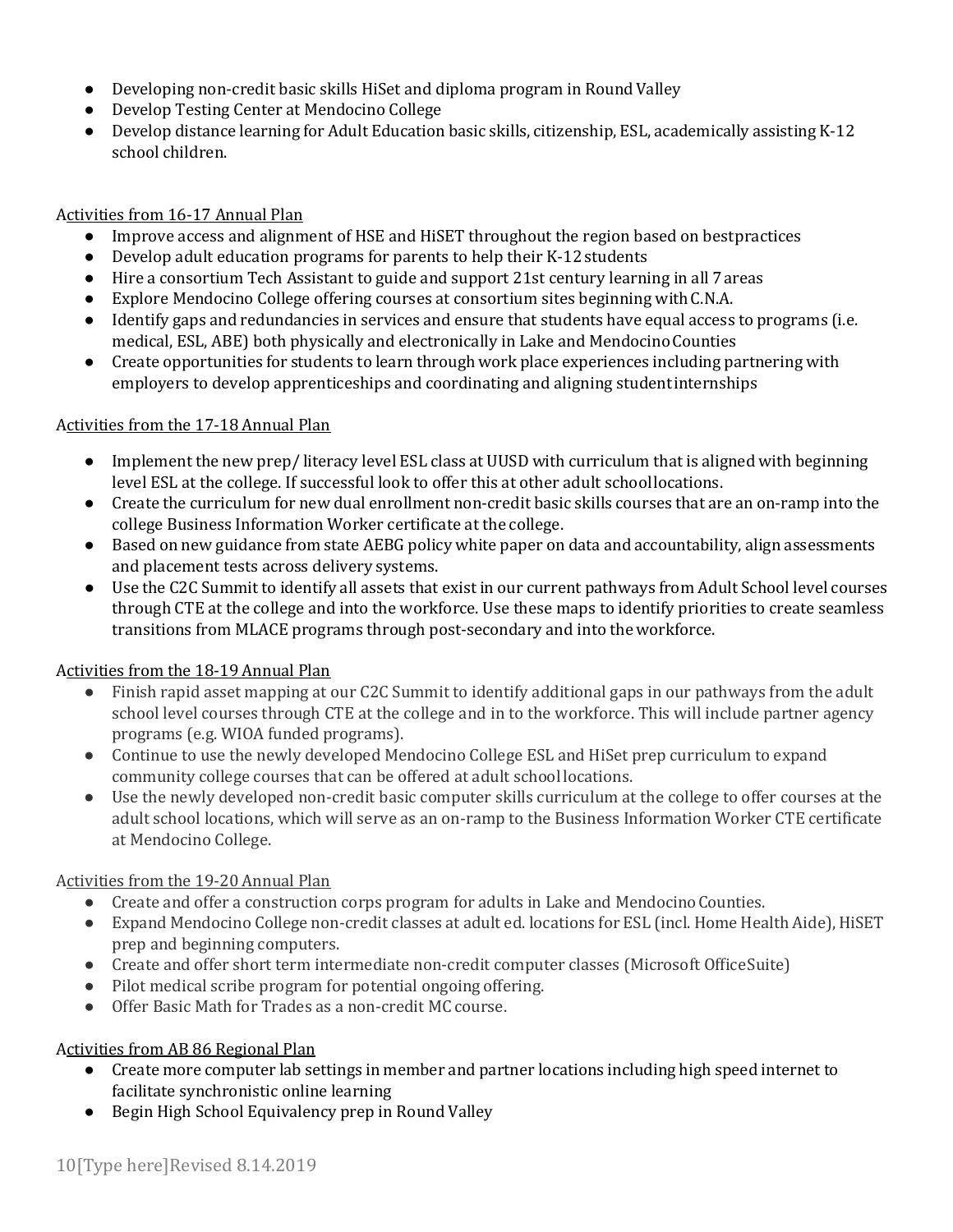- Work with established collaboration in the Career Pathways Trust Grant to identify willing partners for apprenticeships
- Facilitate existing disability roundtable group to focus on creating clear pathways for adults with disabilities.

## **Objective 5: Approaches to Accelerate Students Progress toward academic or career goals**

#### Activities from 15-16 Annual Plan

- Develop acceleration in math and English in the basic skill levels at MendocinoCollege
- Vocational ESL paired with non-credit CTE and adult classes.
- ESL incorporated with workforce preparation integrated training model for transition from consortium member site to college
- Explore IBEST model for pairing ESL with CTE courses for all member locations who provide ESL and CTE (e.g. Mendo College Auto class)
- Increase Adult Education classes with concurrent and dual enrollmentopportunities.

## Activities from 16-17 Annual Plan

● Create clear expectations for learning outcomes within programs and courses and identify major milestones along pathways to indicate progress points

#### Activities from the 17-18 Annual Plan

- Expand the I-Best model/ contextualized ESL beyond Auto at the college (E.G. ESL for restaurant workers)
- Explore the college allowing pre-requisite credit for the R.N. program for completion of short term medical certificate programs at MLACE partner locations.

## Activities from the 18-19 Annual Plan

- Expand the I-Best model/ contextualized ESL beyond Auto at the college (E.G. ESL for restaurant workers)
- Explore the college allowing pre-requisite credit for the R.N. program for completion of short term medical certificate programs at MLACE partner locations.

## Activities from the 19-20 Annual Plan

- Connecting our students to wrap around services for academic success.
- Embed service providers at adult school locations including CareerPoint.
- Create work based learning opportunities in our priority pathways.

## Activities from AB 86 Regional Plan

- "Just in Time" remediation
- Study current placement tools & reconfigure course pathways including adult school through community college

## **Objective 6: Collaborate in the provision of ongoing professional development opportunities for faculty and other staff to help them achieve greater program integration and improve student outcomes**

## Activities from 15-16 Annual Plan

- Send consortium team to IBEST professional Learning Conference
- Involve Consortium in planning for Teachers on Teaching conference.
- Support consortium member and regional partners in pursuing professional development opportunities with emphasis in across institution team attendance.
- Support local summits around AEBG program areas.

## 11[Type here]Revised 8.14.2019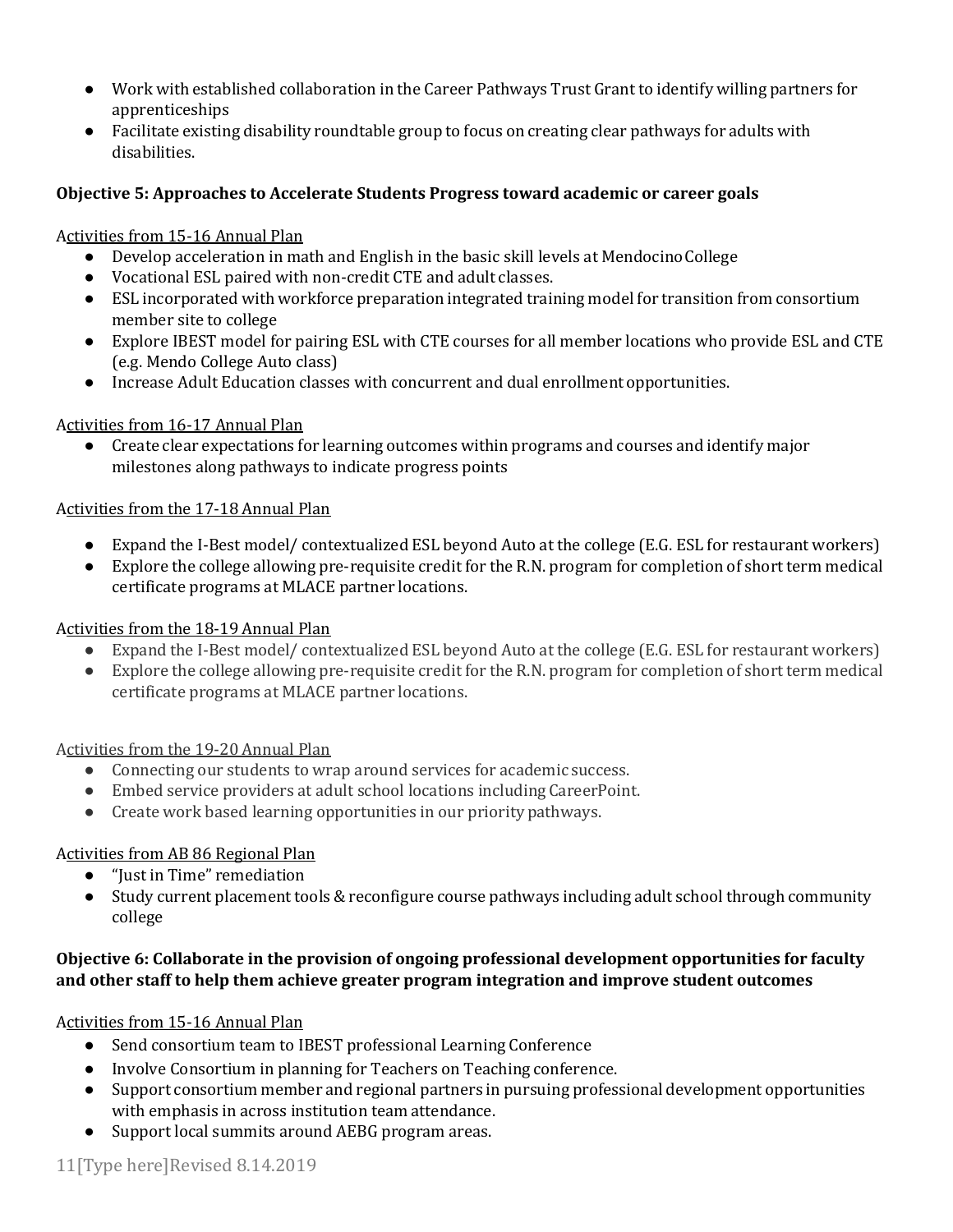#### Activities from the 17-18 Annual Plan

- Attend professional development that focuses on how educators can assist in reinforcing soft skills as part of classroom management.
- Notify AEBG partners of any professional development training that are open to any partner staff to attend (e.g. TE / data training this fall)

#### Activities from the 18-19 Annual Plan

- Notify partners of professional development training that are open to any partner staff to attend and promote TAP webinars and other AEP resources on the website, caadulted.org.
- Utilize set aside funding to send member agency representatives to the AEPSummit.

#### Activities from the 19-20 Annual Plan

- Data workgroup meetings reviewing agency DIR, table summary and other applicable reports from TE or Launchboard.
- Attend annual CAEP Summit, CASAS Summer Institute and other regional workshops and webinars that align to our strategic plan.

#### Activities from AB 86 Regional Plan

- Provide professional development opportunities in the following topics/areas:
	- o Technology resources for online and distance learning
	- o Basic and secondary skills that build "college readiness"
	- o "Just-in-time" remediation
	- o Strategies for contextualized and accelerated teaching and learnings
	- o Curriculum and educational pathways in the MLCAE region
	- o ESL strategies across the consortium
- Form Professional Learning Communities within disciplines and across locations.

#### **Objective 7: Leverage existing regional structures, including but not limited to, local workforce investment areas.**

#### Activities from 15-16 Annual Plan

● AEBG Program outreach to WDB, Social Services, CAL Works, EDD WIOA, Title II by consortium members to share AEBG implementation and scope of work.

#### Activities from the 17-18 Annual Plan

- Leverage the Career Pathways Trust Grant to facilitate a summit that will help us complete rapid asset mapping across MLACE, College CTE and agency partners
- Use the C2C summit to identify how partner agencies can best work together to utilize each other's existing programs rather than creating redundant services.
- Braid college apportionment with AEBG funding to expand course offerings at Adult School locations.

## Activities from the 18-19 Annual Plan

- Use the 2nd annual C2C summit to identify how partner agencies can best work together to utilize each others existing programs rather than creating redundant services.
- Braid college apportionment with AEBG funding to expand course offerings at Adult School locations.

#### Activities from the 19-20 Annual Plan

● Implement Community Pro Suite (CPS) with participation from CareerPoint agencies.

12[Type here]Revised 8.14.2019